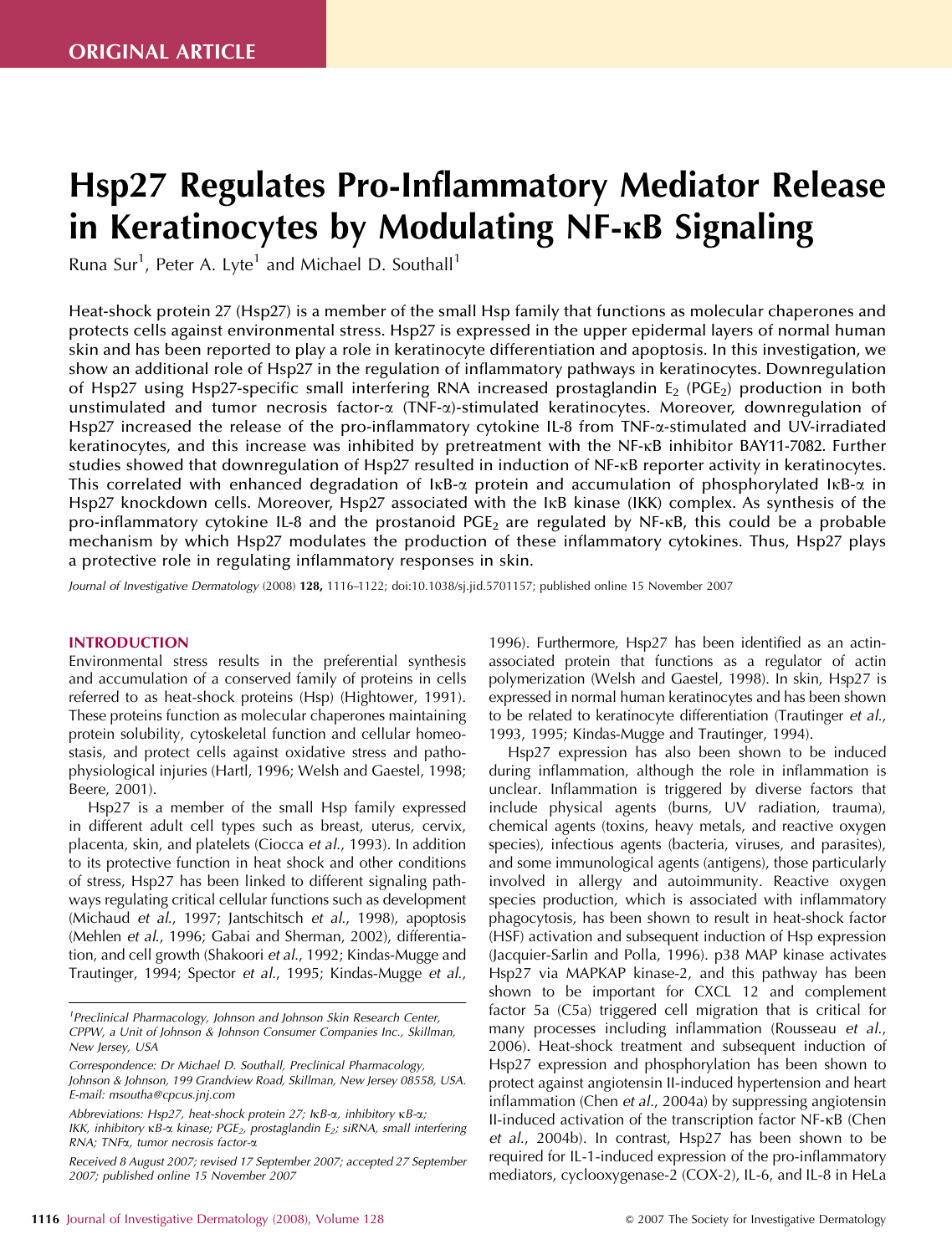cells; thus, there is conflicting evidence on the role of Hsp27 in inflammation (Alford *et al*., 2007). In keratinocytes, Hsp27 is induced upon UV irradiation and has been linked to the prevention of apoptosis, a contributing factor to the welldocumented thickening of UVB-irradiated epidermis responsible for protecting stem cells in the stratum basale (Becker *et al*., 2001). The inflammatory response often triggers a number of protective mechanisms associated with resolving and controlling inflammation, and recent evidence suggest that the production of Hsp may be involved with the regulation of inflammatory pathways (Polla *et al*., 1998).

As Hsp27 is induced in keratinocytes during environmental stress, we therefore sought to determine the role of Hsp27 in keratinocyte inflammatory responses. In our studies, we show, for the first time, that Hsp27 regulates tumor necrosis factor-a (TNF-a)-induced pro-inflammatory mediators prostaglandin  $E_2$  (PGE<sub>2</sub>) and IL-8 production in keratinocytes. Hsp27 was also found to regulate the UV-induced release of the pro-inflammatory cytokines IL-8 and IL-1 $\alpha$  from keratinocytes. Downregulation of the upstream p38 MAP kinase did not increase pro-inflammatory mediator production, suggesting that p38 MAP kinase-mediated activation of Hsp27 is not required for this effect. The synthesis of multiple inflammatory cytokines including PGE<sub>2</sub>, IL-8, and IL-1 $\alpha$  are regulated by the transcription factor NF-kB. We found that pretreatment of keratinocyte cells with the NF-kB inhibitor BAY11-7082 suppressed the potentiation of both  $TNF-\alpha$ independent and -dependent IL-8 production mediated by downregulation of Hsp27, suggesting the involvement of NF-kB signaling in these responses. Small interfering RNA (siRNA)-mediated downregulation of Hsp27 resulted in an induction of NF-kB reporter activity in keratinocytes, which was correlated with enhanced degradation of  $I\kappa B$ - $\alpha$ protein and accumulation of phosphorylated  $\text{lkB-}\alpha$  in Hsp27 downregulated cells. Moreover, Hsp27 associated with IkB kinase (IKK) complex without affecting phosphorylation, but interfering with the phosphorylation and subsequent degradation of the downstream IkB-a, thus decreasing NF-kB signaling and subsequent pro-inflammatory cytokine transcription in these cells. Taken together, these results demonstrate that Hsp27 plays a protective role in keratinocytes by regulating the production of NF-kB-dependent pro-inflammatory mediators.

#### RESULTS

## Hsp27 regulates pro-inflammatory mediator production in keratinocytes

To elucidate the functional role of Hsp27 in keratinocyte inflammation, we investigated the role of Hsp27 on TNF- $\alpha$ induced  $PGE<sub>2</sub>$  production. To this end, we knocked down Hsp27 in HaCaT keratinocytes by transfecting with Hsp27 specific siRNA for 72 hours. The level of total Hsp27 was determined by western blotting of whole cell extracts. In Hsp27 siRNA-transfected cells, Hsp27 expression was downregulated by about 80% compared to control siRNA (siCON) transfected cells (Figure 1a). The same blot was reblotted with extracellular signal-regulated kinase-2 antibody to show equal protein loading. Hsp27 depletion had no effect on cell



Figure 1. Hsp27 regulates pro-inflammatory mediator production in keratinocytes. (a) HaCaT keratinocytes were transfected with siCON (100 nm) or Hsp27 siRNA (100 nm) for 72 hours. Whole cell extracts (20  $\mu$ g protein) were subjected to western blotting and probed with Hsp27 antibody to visualize protein knockdown. The same blot was re-probed with extracellular signal-regulated kinase-2 antibody to confirm equal protein loading and siRNA specificity. (b) HaCaT keratinocytes were transfected with siCON or Hsp27 siRNA for 48 hours, after which the cells were either left untreated or treated with 100 ng ml<sup>-1</sup> TNF- $\alpha$  for 24 hours. Supernatants were assessed for PGE<sub>2</sub> levels by ELISA. \**P*<0.05 compared with untreated siCON-transfected keratinocytes. \*\*\**P<*0.001 compared with siCON-transfected keratinocytes treated with TNF- $\alpha$ . (c) Human primary epidermal keratinocyte cells were either transfected with siCON (100 nm) or Hsp27 siRNA (100 nm) for 48 hours after which the cells were either left untreated or treated with 100 ng ml<sup>-1</sup> TNF-a. After 24 hours, supernatants were assessed for IL-8 levels by ELISA. \*\* P<0.01 compared with untreated siCON transfected keratinocytes. \**P<0.05* compared with siCON transfected keratinocytes treated with TNF-a. (d) Human primary epidermal keratinocyte cells were either transfected with siCON (100 nm) or Hsp27 siRNA (100 nm) for 48 hours, after which the cells were either left unexposed (0 kJ) or exposed to 70 kJ UV radiation. After 24 hours, supernatants were assessed for IL-8 levels by ELISA. \**P<0.05* compared with unexposed siCON-transfected keratinocytes. \*\*\**P<0.001* compared with siCON-transfected keratinocytes treated with 70 kJ UV radiation. Results represent mean  $\pm$  SD from at least three different experiments.

viability as measured by lactose dehydrogenase release from cells and on cell proliferation, as measured by alamar blue uptake by proliferating cells (data not shown). Next, we assessed TNF- $\alpha$ -induced PGE<sub>2</sub> release from either siCON or Hsp27 siRNA-transfected cells. In siCON-transfected cells TNF- $\alpha$  increased PGE<sub>2</sub> release by approximately seven-fold from  $0.015 \pm 0.001$  to  $0.116 \pm 0.004$  ng ml<sup>-1</sup> and in Hsp27 knockdown cells, TNF- $\alpha$ -induced PGE<sub>2</sub> levels were found to be potentiated by approximately 34-fold from  $0.026 \pm 0.003$ to  $0.692 \pm 0.007$  ng ml<sup>-1</sup>, indicating that Hsp27 regulates TNF- $\alpha$ -induced PGE<sub>2</sub> production in keratinocytes (Figure 1b). Interestingly, the approximately two-fold greater basal cellular levels of  $PGE_2$  in Hsp 27 knockdown keratinocytes were significantly  $(P<0.05)$  higher than siCON-transfected cells.

Similarly, in TNF-a-stimulated primary keratinocytes, Hsp27 knockdown showed a 2.35-fold potentiation in IL-8 production, increasing IL-8 release from  $2,125.19 \pm 115.02$  to  $5,008.07 \pm 115.02$  $1,473.40$  pg m $l^{-1}$  (Figure 1c). In unstimulated cells, Hsp27 knockdown also increased basal IL-8 production by 1.7-fold, which was significant (\*\**P*<0.01) compared with unstimulated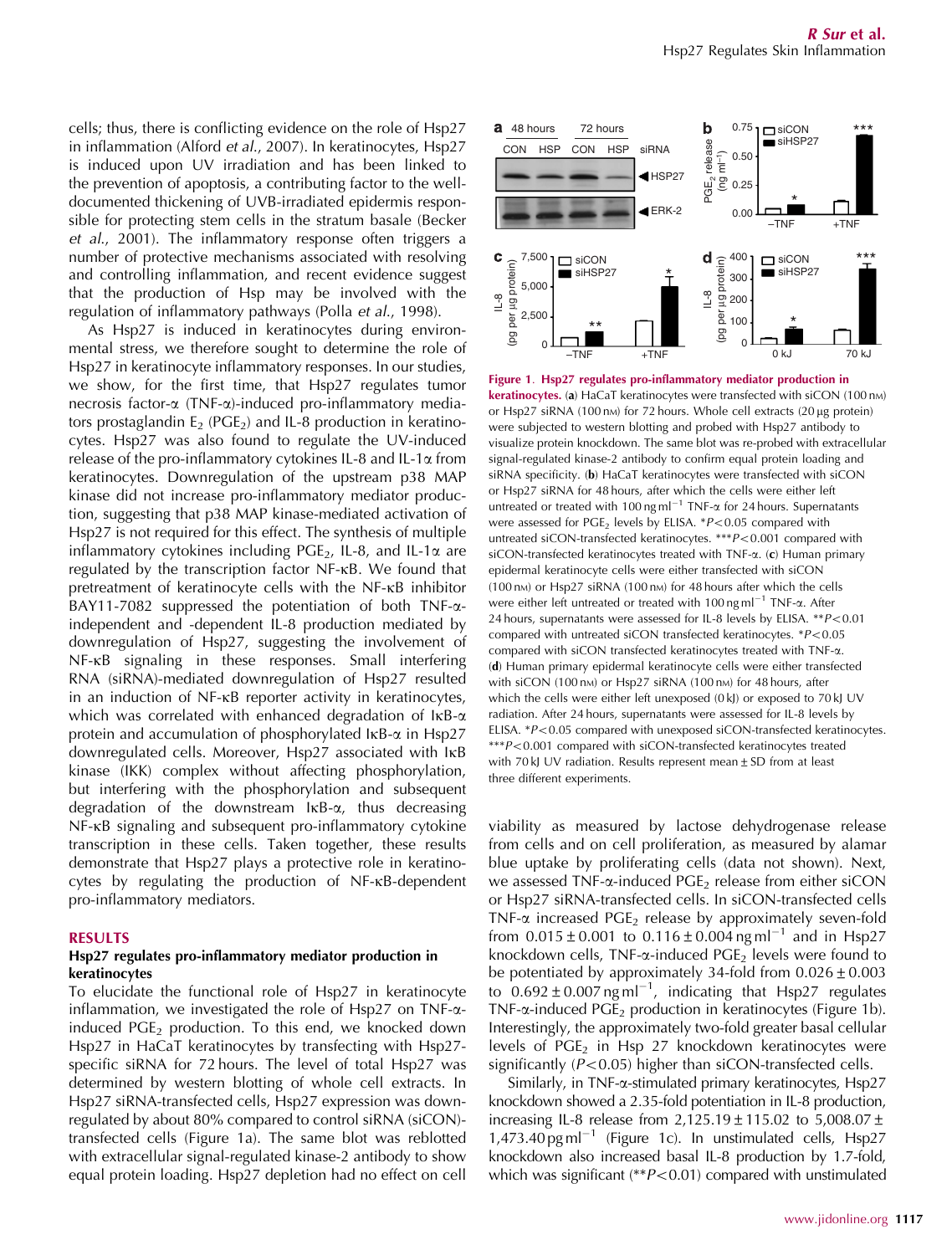siCON-transfected keratinocytes. Next, to determine whether the Hsp27 effect was stimuli specific, we assessed whether Hsp27 regulated UV-induced release of the cytokines IL-8 and IL-1a from keratinocytes. Primary human keratinocyte cells were transfected with siCON or Hsp27 siRNA followed by UV irradiation. Results showed that UV irradiation induced an increased production of both IL-8 (Figure 1d) and IL-1 $\alpha$  (data not shown) from siCON-transfected cells between 0 kJ/m<sup>2</sup>(kJ) control and  $70 \text{ kJ/m}^2(\text{kJ})$  UV radiation from a solar simulator. Consistent with the TNF- $\alpha$ -induced responses, there was a potentiation of UV-induced IL-8 and IL-1 $\alpha$  release in Hsp27 downregulated keratinocytes compared to siCON-transfected cells. In the presence of 70 kJ UV irradiation, IL-8 increased fivefold from  $68.02 \pm 4.76$  pg ml<sup>-1</sup> in siCON-transfected cells to  $342.79 \pm 49.29$  pg ml<sup>-1</sup> in Hsp27-transfected cells (Figure 1d), and similarly IL-1 $\alpha$  increased 1.7-fold with knockdown of Hsp27 (data not shown). Even under untreated conditions (0 kJ), Hsp27 downregulation showed a three-fold higher IL-8 level in cells (Figure 1d).

# Regulation of mediator production by Hsp27 is independent of Hsp27 activation

The p38 MAP kinase phosphorylates Hsp27 upon activation via MAPKAP kinase-2, thereby regulating Hsp27 activity (Wong *et al*., 2000; Garmyn *et al*., 2001). To investigate whether the TNF- $\alpha$ -induced PGE<sub>2</sub> production in keratinocytes required the p38-dependent phosphorylation of Hsp27, we looked at this effect in the absence of the upstream p38 MAP kinase by knocking down p38 MAP kinase with p38-specific siRNA for 72 hours. The level of total p38 MAP kinase was determined by western blotting of whole-cell extracts. In p38 siRNA-transfected cells, p38 expression was downregulated by about 80% compared to siCON-transfected cells (Figure 2a). The same blot was reblotted with extracellular signalregulated kinase-2 and Hsp27 antibodies to show equal protein loading. Next, we assessed TNF- $\alpha$ -induced PGE<sub>2</sub> release in the supernatants of siCON and p38 siRNAtransfected cells. TNF-a treatment of siCON-transfected cells





increased PGE<sub>2</sub> release by four-fold from  $0.087 \pm 0.012$  to  $0.397 \pm 0.128$  ng ml<sup>-1</sup>. Interestingly, we found that in p38 siRNA-transfected cells there was a four-fold decrease of TNF- $\alpha$ -induced PGE<sub>2</sub> production from 0.397  $\pm$  0.128 to  $0.095 \pm 0.016$  ng ml<sup>-1</sup>, which was opposite to the effects of Hsp27 knockdown (Figure 2b), suggesting that activation of Hsp27 was not required for the anti-inflammatory effect.

## $Hsp27$  regulates NF- $\kappa$ B signaling in keratinocytes

Since the transcription factor NF- $\kappa$ B regulates the release of multiple pro-inflammatory mediators including IL-8, IL-1a, and  $PGE<sub>2</sub>$  and as Hsp27 has been reported to associate with the IKK complex and downregulate NF-kB signaling in cells (Park *et al*., 2003; Kammanadiminti and Chadee, 2006), we hypothesized that Hsp27 was regulating cytokine production in keratinocytes by modulating NF-kB signaling. To this end, we looked at basal, TNF-a-dependent and UV-dependent IL-8 production in Hsp27 knockdown keratinocytes in the presence of the NF-kB inhibitor BAY11-7082. Interestingly, pretreatment of keratinocyte cells with BAY11-7082 suppressed the increase of basal and both TNF-a- and UV-dependent IL-8 production mediated by downregulation of Hsp27, suggesting the involvement of NF-kB signaling in these responses (Figure 3a and b).

To assess the role of Hsp27 on NF-kB signaling, we first examined the TNF-a-independent and -dependent NF-kB transcriptional activity in the presence and absence of Hsp27. Unstimulated NF-kB luciferase activity increased from 18.81  $\pm$  1.97% in control cells to 29.89  $\pm$  1.08% in Hsp27



Figure 3. Hsp27 regulates NF-KB activity in keratinocytes. Human primary epidermal keratinocyte cells were either transfected with siCON (100 nm) or Hsp27 siRNA (100 nm) for 48 hours, after which the cells were either left untreated or treated with 100 ng ml<sup>-1</sup> TNF- $\alpha$  (a) or 70 kJ UV radiation (b) following 30 minutes pretreatment with the NF-kB inhibitor BAY11-7082. After 24 hours, supernatants were assessed for IL-8 levels by ELISA. (c) Human primary adult epidermal keratinocytes were co-transfected with pNF-kB-Luc reporter plasmid and Hsp27 siRNA or siCON. Cells were either left untreated or treated with 100 ng ml<sup>-1</sup> TNF- $\alpha$  for 24 hours. Luciferase assay was performed as described in the Materials and Methods section and the values were normalized to total protein in each well. Results represent mean  $\pm$  SD from three different experiments.  $P < 0.05$  compared with untreated siCON-transfected keratinocytes. \*\**P<*0.01 compared with siCON-transfected keratinocytes treated with TNF-a.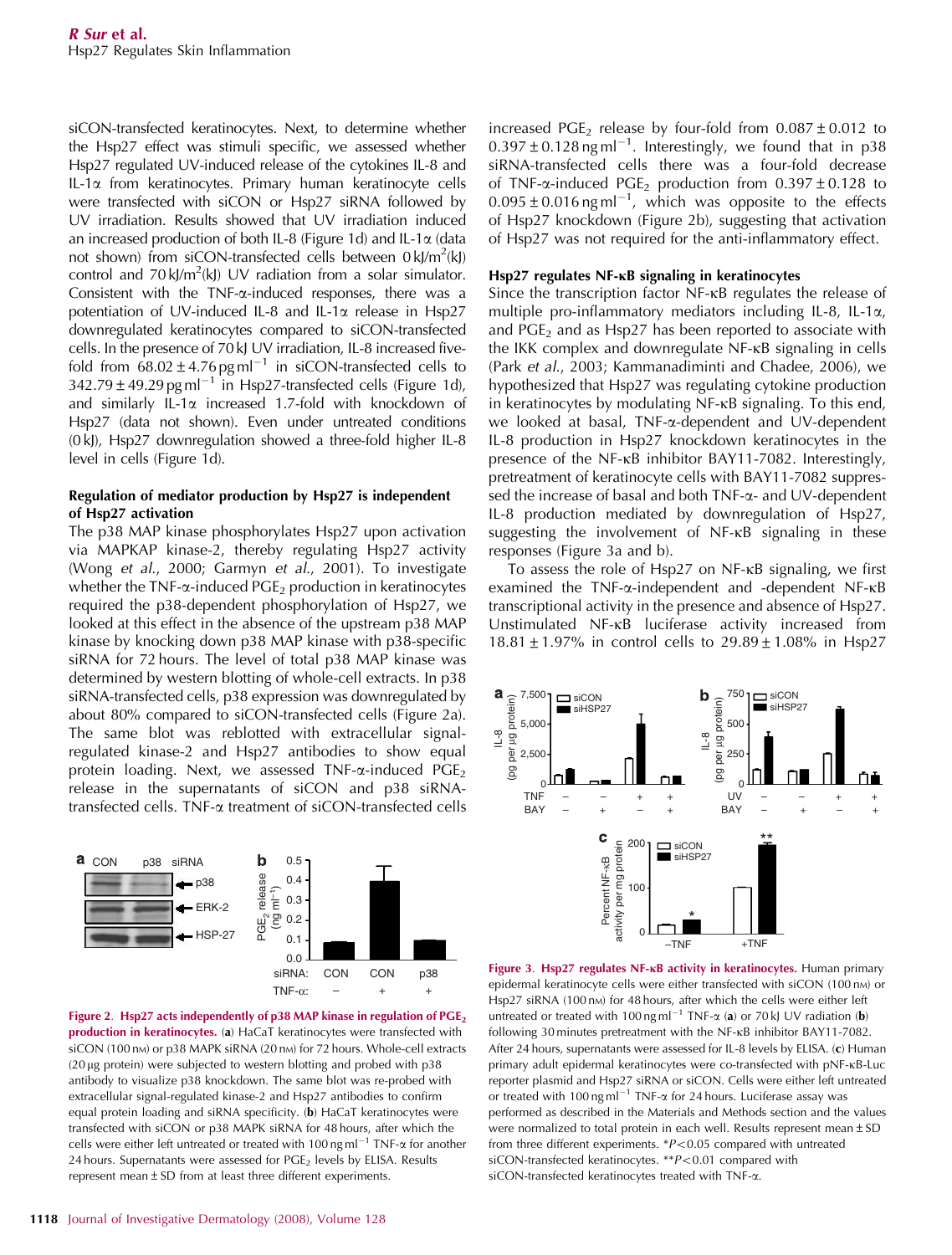downregulated cells, a 1.6-fold increase (Figure 3c). Similarly, TNF-a-stimulated NF-kB luciferase activity increased from  $101.98 \pm 2.80\%$  in control cells to  $195.65 \pm 5.80\%$  in Hsp27 downregulated cells, a two-fold increase (Figure 3c), suggesting that Hsp27 regulates both TNF-a-independent and -dependent NF-kB transcriptional activity in keratinocytes. As a control, cells were transfected with a negative control plasmid (pCIS-CK) with siCON and Hsp27 siRNA and these showed very low luciferase activity (data not shown).

To mechanistically determine how Hsp27 modulates NF- $\kappa$ B transcriptional activity, we followed IkB-a degradation in siCON and Hsp27 siRNA (siHSP27) transfected keratinocytes. In control cells, there was 10 and 30% greater IKB- $\alpha$  at 15 and 30 minutes post-TNF-a stimulation, respectively, compared to Hsp27 downregulated cells (Figure 4a). This result coincided well with decreased phosphorylated IKB- $\alpha$  levels in control cells compared to Hsp27 downregulated cells 15 and 30 minutes post-TNF- $\alpha$  stimulation (Figure 4b). The blots were probed with tubulin antibody to account for equal protein loading (Figure 4a and b). This suggests that Hsp27 regulates degradation of  $I \kappa B$ - $\alpha$  in keratinocytes and thus there is greater NF-kB activity in the absence of Hsp27 correlating with greater NF-kB luciferase activity in Hsp27 siRNA-transfected cells (Figure 3b). Next, we looked at whether Hsp27 regulates the phosphorylation of IKK that activates IkB-a. There was no difference in TNF-a-induced IKK phosphorylation observed between control cells and Hsp27 downregulated cells (Figure 5a). The same blot was blotted with the IKK antibody to account for equal protein in each well (Figure 5a). However, immunoprecipitation studies using Hsp27 antibodies showed that Hsp27 associates with IKK in keratinocytes (Figure 5b). Lysates were incubated with rabbit serum as control, which confirmed that the co-immunoprecipitation of IKK was not nonspecific. These results suggest that in keratinocyte cells, Hsp27 associates with IKK without affecting its activation but



## **DISCUSSION**

Recent studies have suggested that Hsp27 is produced in skin during periods of inflammation and may protect cells against oxidative stress; however, the functional role of Hsp27 in inflammation remains unknown. Hsp27 has been reported to function in IL-1-induced cell signaling and pro-inflammatory gene expression in human dermal fibroblasts and HeLa cells (Alford *et al*., 2007). In particular, downregulation of Hsp27 using RNAi in these cells augmented the IL-1-induced expression of the pro-inflammatory cytokines COX-2, IL-6, and IL-8 (Alford *et al*., 2007). In this investigation, we have shown, for the first time, that Hsp27 regulates unstimulated and TNF- $\alpha$ -stimulated PGE<sub>2</sub> and IL-8 production in keratinocytes. Downregulation of Hsp27, using gene-specific siRNA, potentiated  $PGE_2$  and IL-8 production in these cells (Figure 1b and c). This effect is opposite of what was observed in human dermal fibroblasts where deletion of Hsp27 decreased the release of pro-inflammatory cytokines, suggesting that Hsp27 exerts different effects in different cell types.

TNF- $\alpha$ -induced production of PGE<sub>2</sub> is regulated by COX-2 (Robertson, 1998), and COX-2 expression is stabilized by p38 MAP kinase signaling (Grewe *et al*., 1993) in keratinocytes. Additionally, p38 MAP kinase lies upstream to Hsp27 and activates it via phosphorylation (Wong *et al*., 2000; Garmyn *et al*., 2001). Thus, we addressed whether TNF-a-induced  $PGE<sub>2</sub>$  production in keratinocytes required the p38 MAP kinase-dependent activation of Hsp27. Downregulation of the upstream p38 MAP kinase by siRNA was found to reduce







Figure 5. Hsp27 associates with IKK in keratinocytes. (a) Primary keratinocytes were grown in six-well dishes and transfected with siCON or Hsp27<sup>'</sup> siRNA (siHSP27). Cells were treated with 20 ng ml<sup>-1</sup> TNF- $\alpha$  for 5 minutes. Cells were lyzed in radioimmunoprecipitation buffer and whole-cell extracts (20 µg protein) were subjected to SDS-PAGE followed by blotting with phospho-IKK antibody and IKK antibody. (b) Primary keratinocytes were either left untreated or treated with TNF-a. The lysates were then immunoprecipitated by incubation with  $10 \mu$  of anti-Hsp27 antibody or rabbit serum as control, as described under the Materials and methods section. Immunoprecipitated samples were subjected to SDS-PAGE and immunoblotted with anti-IKK and anti-Hsp27 antibodies.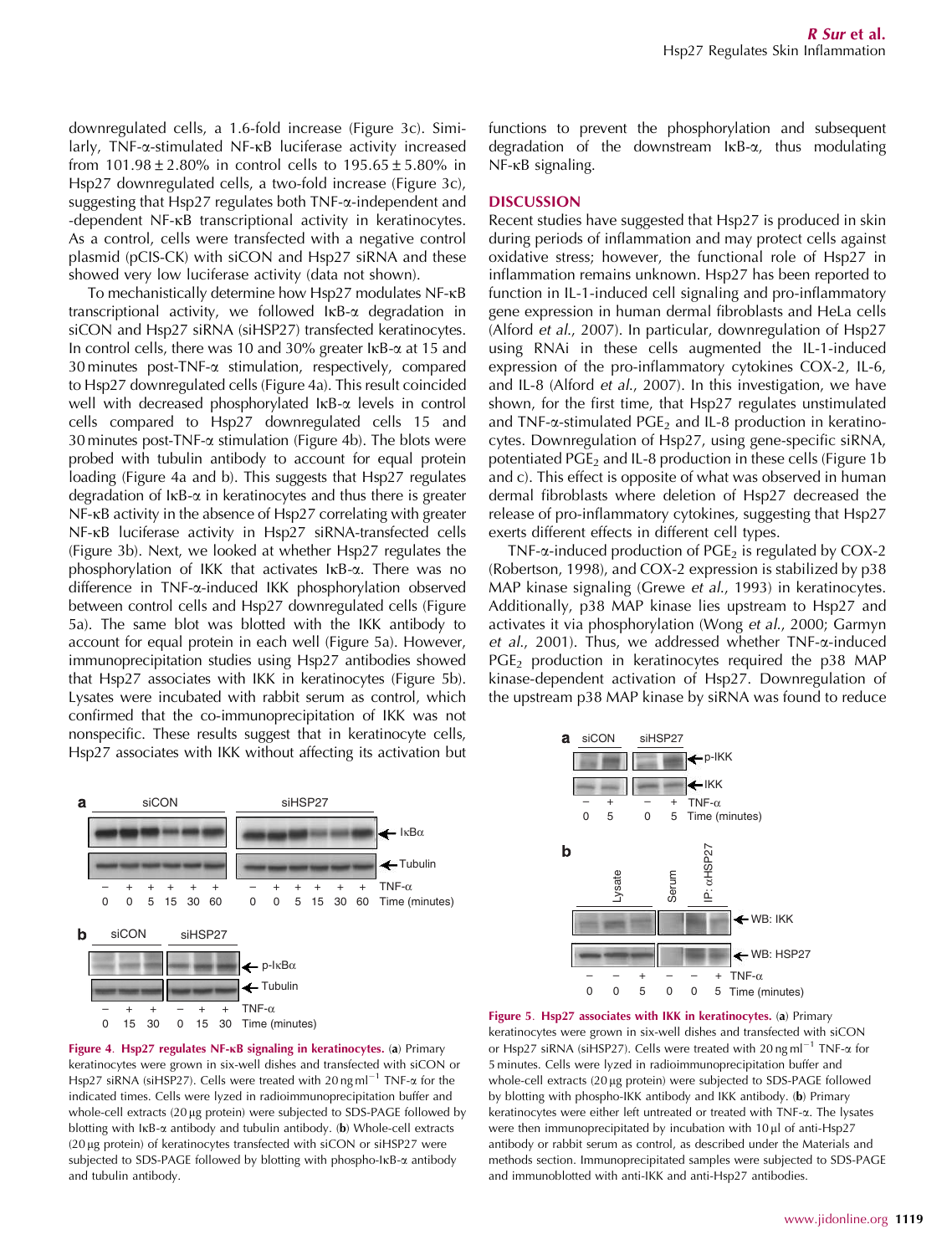TNF- $\alpha$ -induced PGE<sub>2</sub> production, an opposite effect to that of Hsp27 downregulation (Figure 2b), suggesting that p38 MAP kinase-mediated activation of Hsp27 is not required for Hsp27 regulation of  $PGE_2$  production in keratinocytes.

Exposure of skin to UV irradiation has been known to induce the release of various cytokines such as  $TNF-\alpha$ , IL-1 $\alpha$ , IL-6, and IL-8, which drive cutaneous inflammatory responses (Kondo, 1999; Aubin, 2003). UV radiation has also been shown to activate p38 MAP kinase and downstream Hsp27 in murine skin and, moreover, UVB-induced pro-inflammatory cytokine production from murine skin has been blocked by the p38 inhibitor (Kim *et al*., 2005). Our results show that downregulation of Hsp27 potentiates the release of UVinduced pro-inflammatory cytokines IL-1 $\alpha$  (data not shown) and IL-8 from keratinocytes (Figure 1d). Thus, it is probable that Hsp27 regulates the production of TNF-a- and UV-induced cytokines independent of p38-mediated activation. These results also suggest that Hsp27 plays an anti-inflammatory role in keratinocytes independent of the inflammatory stimuli.

Expression of the pro-inflammatory cytokines IL-1 $\alpha$  (Fenton, 1992; Mori and Prager, 1996), IL-8 (Yasumoto *et al*., 1992), and COX-2 (Chun *et al*., 2004) that catalyses the synthesis of PGE<sub>2</sub> are transcriptionally regulated by NF- $\kappa$ B. In majority of cells, the NF-kB proteins are sequestered in the cytoplasm bound to inhibitory proteins referred to as IkB. Exposure of cells to extracellular stimuli such as TNF-a leads to the activation of the IKK complex including two catalytic subunits, IKK $\alpha$  and IKK $\beta$ , resulting in the phosphorylation and ubiquitination of the IkB proteins and their proteosomemediated degradation (Beg *et al*., 1993; Alkalay *et al*., 1995; Brown *et al*., 1995; Maniatis, 1999). Hsp27 has been shown to differentially modulate NF-kB signaling based on the cell type. In U937 human leukemic cells, Hsp27 overexpression was found to enhance NF-kB activity (Parcellier *et al*., 2003). However, in vascular smooth muscle cells, Hsp27 has been reported to suppress angiotensin II-induced NF-kB activity (Chen and Currie, 2006) and heart inflammation (Chen *et al*., 2004a, b). Additionally, Hsp27 has been reported to suppress *Entamoeba histolytica*-induced NF-kB activation by associating with the IKK complex and inhibiting IKK activity and intestinal inflammation (Kammanadiminti and Chadee, 2006). Therefore, we hypothesized that Hsp27 regulated cytokine production in keratinocytes by modulating NF-kB signaling. Interestingly, we found that pretreatment of keratinocyte cells with the NF-kB inhibitor BAY11-7082 suppressed the increase in IL-8 production mediated by downregulation of Hsp27, suggesting the involvement of NF-kB signaling in these responses (Figure 3a and b). To further assess the role of Hsp27 on NF-kB signaling, we first looked at the role of Hsp27 in regulating NF-kB transcriptional activity in keratinocytes. Unstimulated NF-kB luciferase activity increased by 1.6-fold (Figure 3c) and TNF- $\alpha$  stimulated NF- $\kappa$ B luciferase activity increased by two-fold (Figure 3c) in Hsp27 downregulated cells, suggesting that Hsp27 regulates both TNF-a-independent and -dependent NF-kB transcriptional activity in keratinocytes. To determine a probable mechanism for how Hsp27 modulated NF- $\kappa$ B transcriptional activity, we followed  $\kappa$ B- $\alpha$ degradation in siCON and Hsp27 siRNA-transfected keratinocytes. In control cells, there was 10 and 30% greater  $I\kappa B$ - $\alpha$ at 15 and 30 minutes, respectively, and less phospho-IkB-a accumulation at these time points post-TNF- $\alpha$  stimulation compared to Hsp27 downregulated cells (Figure 4a and b). This suggests that Hsp27 regulates degradation of  $I\kappa B$ - $\alpha$  in keratinocytes and that there is greater NF-kB activity in the absence of Hsp27 correlating with greater NF-kB luciferase activity in Hsp27 siRNA-transfected cells (Figure 3c). Downregulation of Hsp27 did not affect phosphorylation of IKK that phosphorylates IkB-a (Figure 5a). However, immunoprecipitation studies using Hsp27 antibodies showed that Hsp27 associates with IKK in keratinocytes (Figure 5b). These results suggest that in keratinocyte cells, Hsp27 associates with IKK without affecting IKK activation but instead prevented the phosphorylation and subsequent degradation of the downstream  $I \kappa B$ - $\alpha$ , possibly by preventing the binding of IKK to the active phosphorylation recognition sequence on IkB-a, thereby modulating NF-KB signaling. Thus, greater NF-KB activity in Hsp27 downregulated cells results in the potentiation of pro-inflammatory mediator release from keratinocytes.

Immunological studies of skin demonstrate that Hsp27 is expressed in epidermis and increases with differentiation, with the highest expression localized in the upper epidermal layers (Trautinger *et al*., 1995), while decreased Hsp27 expression is found in the skin of patients with disorders of keratinization or incomplete keratinocyte differentiation (Jonak *et al*., 2005). Hsp27 expression in skin of patients with psoriasis or with dermatitis was increased compared to uninvolved skin (Trautinger *et al*., 1995). As psoriatic skin manifests with a hyperproliferative epidermis and subsequent decreased differentiation, the increased Hsp27 expression in the skin of patients with psoriasis conflicts with the positive association of Hsp27 and differentiation. Unrelated to differentiation, this increased expression of Hsp27 in inflammatory skin lesions may be mediated by the increased release of pro-inflammatory mediators to regulate inflammation. Indeed, expression of Hsps is upregulated in murine fibroblasts after exposure to pro-inflammatory mediators such as TNF-a (Watanabe *et al*., 1997), and our studies demonstrate that Hsp27 plays a protective role in keratinocytes by regulating the production of NF-kB-dependent proinflammatory mediators, such as IL-8, IL-1 $\alpha$ , and PGE<sub>2</sub>. Hsp expression can be induced by non-steroidal, anti-inflammatory agents, such as sodium salicylate (Jurivich *et al*., 1992) and indomethacin (Lee *et al*., 1995), and increased Hsp expression protected cells against stress-induced cellular damage. Interestingly, the induction of Hsps may provide a mechanism of action to account for the therapeutic efficacy of non-steroidal anti-inflammatory drugs (NSAIDS), as the anti-inflammatory activity and potency of many NSAIDS cannot be explained by inhibitions of COX alone. Thus, Hsps may have a ubiquitous role in protecting cells against numerous types of environmental stress and inflammation. Taken together, our findings reveal an additional function in skin for the small Hsp27 distinct from the well-characterized role in keratinocyte differentiation and apoptosis, as a regulatory factor controlling the production of pro-inflammatory mediators.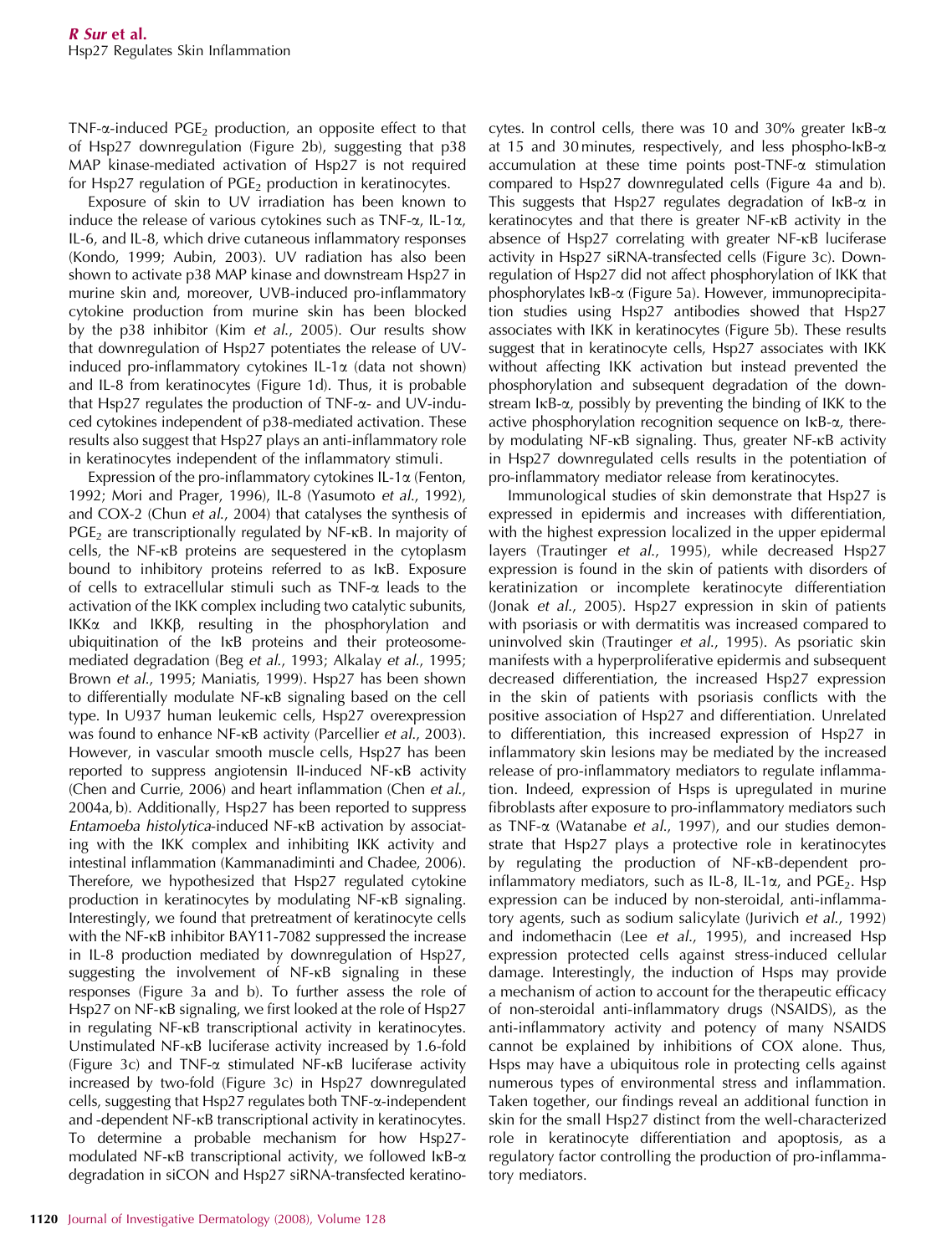# MATERIALS AND METHODS

## Materials

Lipofectamine 2000 transfection reagent was obtained from Invitrogen Corporation (Carlsbad, CA). Recombinant human TNF-a was obtained from Peprotech Inc. (Rocky Hill, NJ). IkB-a antibody was from Santa Cruz Biotechnology (Santa Cruz, CA). p-IkB-a, IKKa/b, p-IKK, Hsp27, p38, extracellular signal-regulated kinase-2, and Tubulin antibodies were obtained from Cell Signaling Technology (Danvers, MA). Protein A/G Plus Agarose beads were from Santa Cruz Biotechnology. PathDetect NF- $\kappa$ B luciferase reporter construct (pNF- $\kappa$ B-Luc) and negative control plasmid (pCIS-CK) were purchased from Stratagene (La Jolla, CA). BAY11-7082 was from Calbiochem (San Diego, CA).

### Cells and cell culture

Human HaCaT keratinocytes (a gift from Dr NE Fusenig, Heidelberg, Germany) were maintained in DMEM (Invitrogen Corporation) containing 10% fetal bovine serum,  $4.5 \text{ mg m}$ l $^{-1}$  glucose, 2 mm <sup>L</sup>-glutamine, 1% penicillin, and streptomycin. Cells were maintained at <80% confluency at 37°C in 5%  $CO<sub>2</sub>$  (vol/vol). Normal human epidermal neonatal keratinocytes were obtained from Cascade Biologics (Portland, OR) and maintained in serum-free Epilife medium (Cascade Biologics) supplemented with human keratinocyte growth supplement containing 0.2% (v/v) bovine pituitary extract,  $5 \mu$ g ml<sup>-1</sup> bovine insulin, 0.18  $\mu$ g ml<sup>-1</sup> hydrocortisone, 5  $\mu$ g ml<sup>-1</sup> bovine transferrin, and 0.2 ng ml<sup> $-1$ </sup> human epidermal growth factor.

### Measurement of  $PGE<sub>2</sub>$  release

Keratinocytes transfected with the respective siRNA were incubated without or with 100 ng ml<sup>-1</sup> TNF- $\alpha$  for 24 hours. PGE<sub>2</sub> levels in the supernatant were measured by ELISA according to the manufacturer's instructions (Assay Designs Inc., Ann Arbor, MI).

## Gene specific knockdown using siRNA

Primary keratinocytes were plated in 24-well plates at a density of  $4 \times 10^4$  cells per well and incubated overnight at 37°C, 5% CO<sub>2</sub>. Cells were transfected with signalsilence negative siCON or signalsilence Hsp27 siRNA (Cell Signaling Technology) at 100 nm concentration or signalsilence pool p38 MAPK siRNA (Cell Signaling Technology) at 20 nm concentration using lipofectamine 2000 transfection reagent (Invitrogen) according to the manufacturer's instructions. Cells were then grown for 72 hours at  $37^{\circ}$ C, 5% CO<sub>2</sub>.

## NF-KB luciferase reporter assay

Primary keratinocytes seeded in six-well tissue culture dishes were co-transfected with 1 µg pNF-kB-Luc reporter plasmid or pCIS-CK negative control plasmid and 50 pmol of Hsp27 siRNA or siCON using Lipofectamine 2000 reagent. At 48 hours post-transfection, cells were either left untreated or treated with 100  $\mu$ g ml<sup>-1</sup> TNF- $\alpha$  for 24 hours. The cells were then lysed and luciferase readings were obtained using the Promega assay kit (Promega Corporation, Madison, WI) according to the manufacturer's protocol.

## Western blotting

Cells were washed with phosphate-buffered saline and lysed with radioimmunoprecipitation lysis buffer containing 65 mm Tris (pH 7.4), 150 mm NaCl, 1 mm EDTA (pH 8), 1% Nonidet P-40, 0.25% sodium deoxycholate, 50 mm NaF, 1 mm Na<sub>3</sub>VO<sub>4</sub>, 1 mm phenylmethylsulfonyl fluoride, and 1X protease inhibitor cocktail (Sigma, St Louis, MO). Protein  $(20 \mu g)$  was loaded on SDS-PAGE followed by immunoblotting with the specific antibodies.

# Immunoprecipitation

Adult human primary keratinocytes grown in 10 cm<sup>2</sup> dishes were either left untreated or treated with TNF-a. Cells were then washed with phosphate-buffered saline buffer and lysed with radioimmunoprecipitation lysis buffer. The lysate was centrifuged at 13 306 *g* for 10 min, and then immunoprecipitated by incubation with  $10 \mu$  of anti-Hsp27 antibody or control rabbit serum. Immune complexes were captured with protein A/G plus agarose beads (20 µl) overnight at  $4^{\circ}$ C. After immunoprecipitation, the beads were washed four times with lysis buffer, eluted with SDS sample buffer, resolved by SDS-PAGE and visualized by immunoblotting with anti-IKK and anti-Hsp27 antibodies.

#### Measurement of UV-induced cytokine release

Primary human keratinocytes were seeded into 24-well plates at 30,000 cells per well and next day transfected with siCON or Hsp27 specific siRNA. After 24 hours of transfection, the media was replaced with supplement-free media and the plate was returned to the incubator. After 48 hours of transfection, just prior to UV irradiation, the supplement-free media was replaced with  $250 \mu l$  phenol-free Hank's balanced salt solution and the cells were either left unexposed or exposed to UV irradiation. The UV light source was an Oriel 1,000W solar UV simulator (Oriel Corporation, Stratford, CT), equipped with an atmospheric attenuation filter (Schott WG 320; 1 mm thick) and a visible-infrared filter (Schott UG 11; 1 mm thick). The irradiance of the source, uniformity of the beam, and the spectral power distribution was measured with a model 754 spectroradiometer (Optronic Labs, Orlando, FL) and determined to comprise 12% UVB (290–320 nm) and 88% UVA (320–400 nm). This filtered xenon light source provided a simulated solar UVR spectrum (290–400 nm) that was nearly devoid of visible and infrared radiation. Fresh supplementfree EpiLife media was added to the plates and incubated at  $37^{\circ}$ C and  $5\%$  CO<sub>2</sub> for an additional 24 h period, following which the media was analyzed for IL-1 $\alpha$  and IL-8 release using commercially available immunoassay multiplex kits (Upstate Biotechnology, Charlottesville, VA) on a Luminex L100 (Luminex Corporation, Austin, TX), a validated assay with a sensitivity that is comparable to that of conventional ELISA (de Jager *et al*., 2003).

### Statistical analysis

Data are presented as mean±SD. Student's *t*-test was used for comparisons between two groups. A value of  $P < 0.05$  was considered significant.

### CONFLICT OF INTEREST

The authors state no conflict of interest.

#### **REFERENCES**

- Alford KA, Glennie S, Turrell BR, Rawlinson L, Saklatvala J, Dean JL (2007) Heat shock protein 27 functions in inflammatory gene expression and transforming growth factor-beta-activated kinase-1 (TAK1)-mediated signaling. *J Biol Chem* 282:6232–41
- Alkalay I, Yaron A, Hatzubai A, Orian A, Ciechanover A, Ben-Neriah Y (1995) Stimulation-dependent I kappa B alpha phosphorylation marks the NF-kappa B inhibitor for degradation via the ubiquitin-proteasome pathway. *Proc Natl Acad Sci USA* 92:10599–603